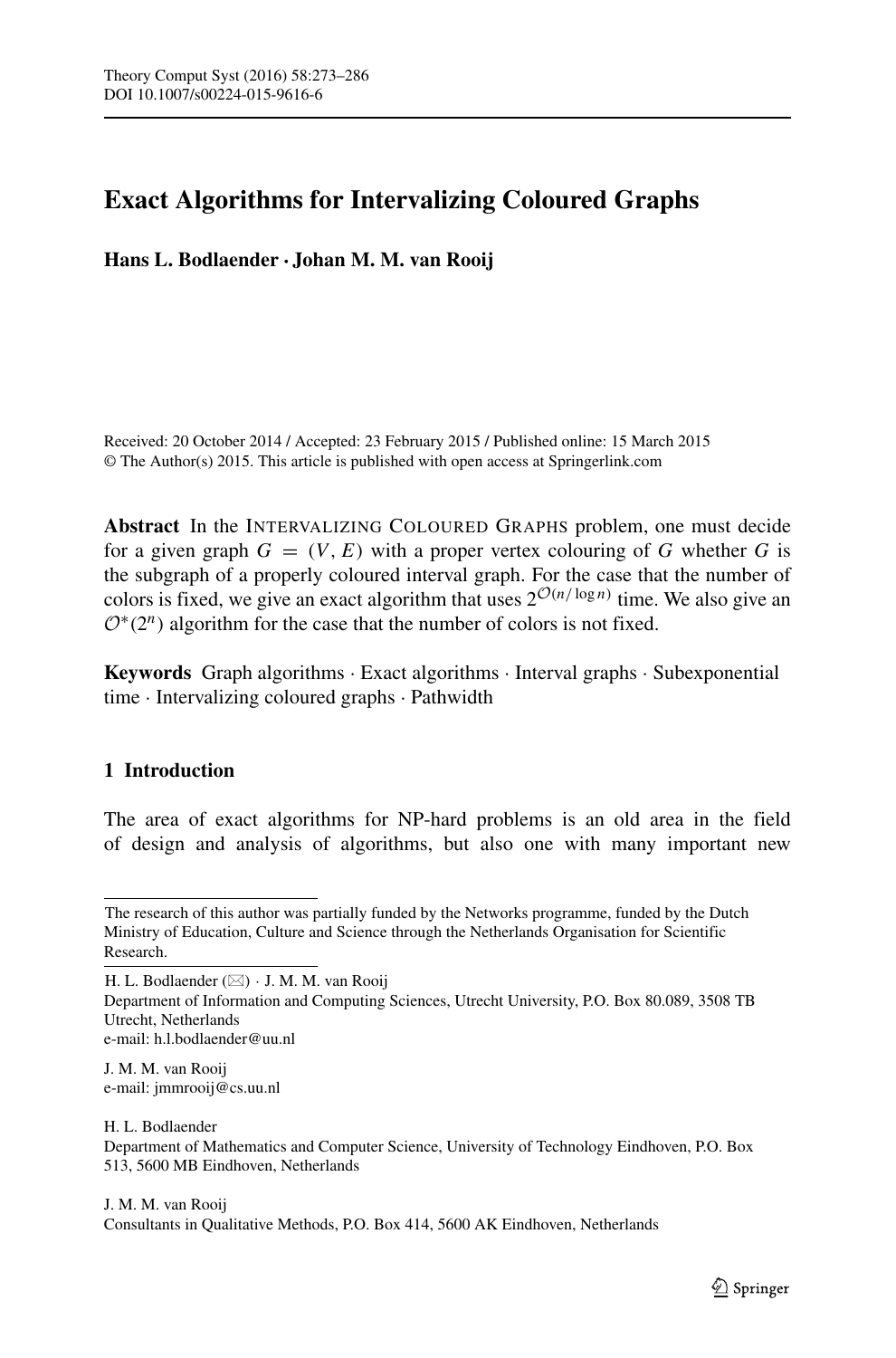developments. A recent overview of the area can be found in the book by Fomin and Kratsch [\[14\]](#page-13-0). In this paper, we consider exact algorithms for the problem called INTERVALIZING COLOURED GRAPHS. This problem is defined in the following way. Given a graph  $G = (V, E)$  together with a proper vertex colouring  $c : V \rightarrow$  $\{1, \ldots, k\}$  of *G* (a colouring *c* is proper if for all edges  $\{v, w\} \in E$ :  $c(v) \neq c(w)$ ), one must decide if *G* is subgraph of a properly coloured interval graph, i.e., can we add edges, such that each edge is between vertices of different colors and the result is an interval graph? The problem has its original motivation in DNA physical mapping [\[13\]](#page-13-1).

This problem is NP-complete [\[13\]](#page-13-1) (see also [\[18\]](#page-13-2)), even when the number of colors equals four [\[5,](#page-12-0) [6\]](#page-13-3), and in addition, inputs are restricted to caterpillar trees [\[1\]](#page-12-1). We denote the version of the problem where the number *k* of colors is fixed by INTER-VALIZING *k*-COLOURED GRAPHS, and the version with a potentially unbounded number of colors by INTERVALIZING COLOURED GRAPHS.

If the number of colors equals two, the problem is trivially solvable in linear time. For three colors, the problem is solvable in quadratic time with a complicated algorithm [\[7\]](#page-13-4); the case for three colors and biconnected graphs is described in  $[6]$ .

In this paper, we give two algorithms: one for the case that the number of colors is bounded by a constant, and one for the case that the number of colors is unbounded. The former result is relevant if the number of colors is a constant that is at least four, and forms a somewhat curious exception to a general pattern that can be observed in most exact algorithms for graph problems. Namely, the algorithm uses slightly less than exponential time. Most NP-hard problems that have subexponential algorithms deal with planar graphs and generalizations of planar graphs, see e.g., [\[12,](#page-13-5) [16,](#page-13-6) [23\]](#page-13-7). Typically, the running time of such algorithms is of the form  $2^{\mathcal{O}(\sqrt{n})}$ . Our result is unlike most results in two ways: first, our inputs are general graphs (but a positive answer implies bounded pathwidth of the input; see Proposition 3 and its discussion), and secondly, the running time is 'just subexponential': it is bounded by  $2^{\mathcal{O}(n/\log n)}$ .

Our algorithm for INTERVALIZING *k*-COLOURED GRAPHS for fixed *k* can be viewed as a dynamic programming algorithm in Held-Karp style [\[21\]](#page-13-8), resembling algorithms for some graph layout problems given e.g., in [\[8\]](#page-13-9), but with one additional improvement: an isomorphism test on certain parts of the graph during the dynamic programming. Important concepts that facilitate the presentation of our results are the notions of *path decomposition* and *nice path decomposition*.

Our second result is an algorithm for INTERVALIZING COLOURED GRAPHS (with no bound on the number of colors); this algorithm runs in  $\mathcal{O}^*(2^n)$ . It is a rather simple dynamic programming algorithm, also in Held-Karp style, and is the first exact algorithm for the problem.

This paper is organized as follows. In Section [2,](#page-2-0) preliminary definitions and results are given. In Section [3,](#page-4-0) the notion of *partial path decomposition* and some related notions are introduced, and a few structural results on these notions are derived. In Section [4,](#page-7-0) we give the algorithm for INTERVALIZING *k*-COLOURED GRAPHS, and analyse its running time. In Section [5,](#page-10-0) the algorithm for INTERVALIZING COLOURED GRAPHS is given. Some final remarks are made in Section [6.](#page-11-0)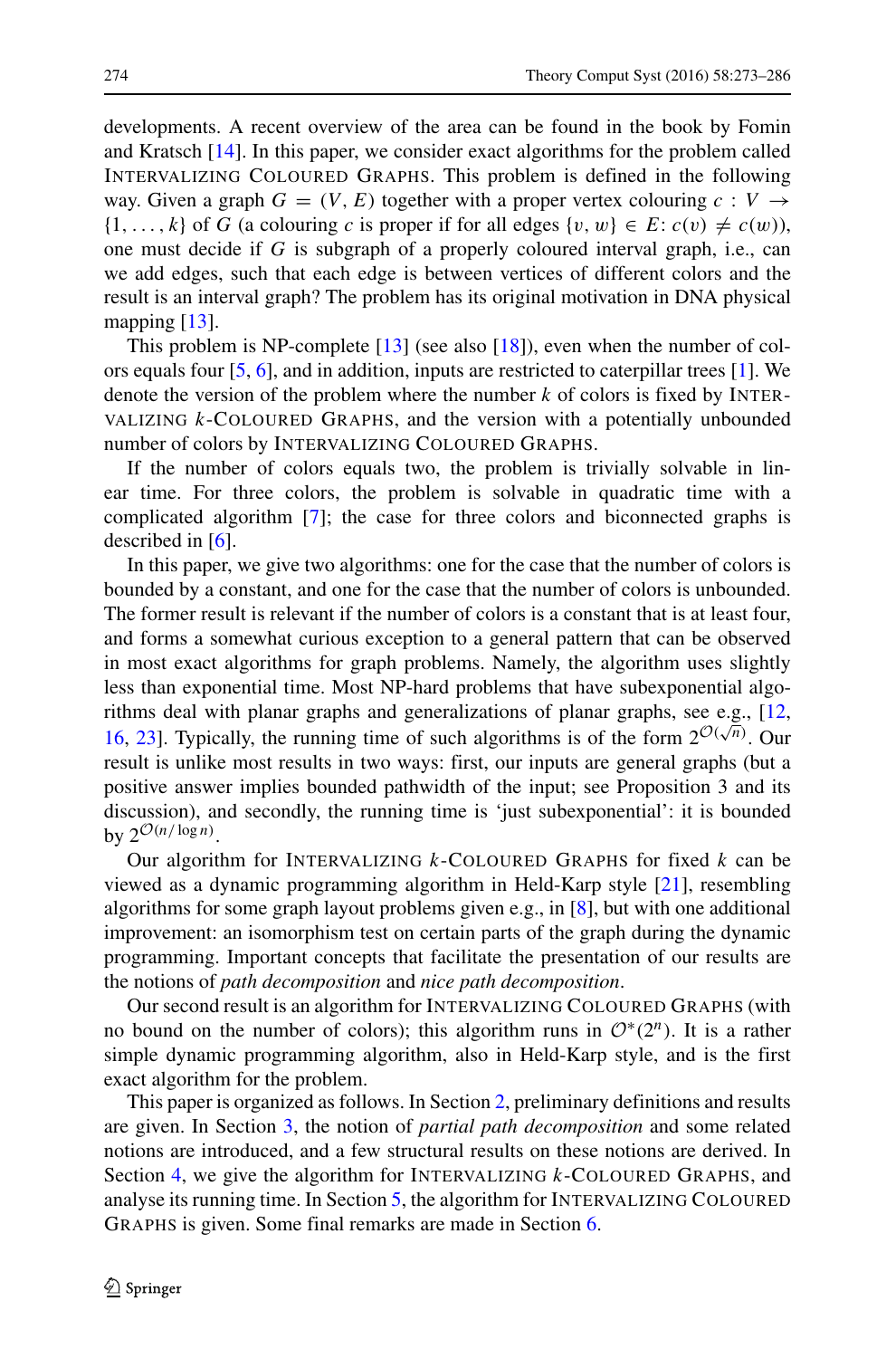### <span id="page-2-0"></span>**2 Preliminaries**

In this section, we introduce some standard notations, and give a few preliminary results on path decompositions.

The graphs in this paper are considered to be undirected and simple. We make a distinction between labelled and unlabelled graphs. In a labelled graph, each vertex has a unique label, and two isomorphic graphs with different labels are considered to be different. In contrast, two isomorphic unlabelled graphs are considered to be the same object. We also consider graphs given with a vertex colouring. A vertex colouring of a graph  $G = (V, E)$  is a function  $c : V \to C$ , for some finite set  $C$ .  $|C|$ is the number of colours. A vertex colouring *c* is *proper*, if for all edges  $\{v, w\} \in E$ , we have that  $c(v) \neq c(w)$ .

Throughout the paper, we assume that the input graph *G* is connected; if not, we can run the algorithm separately on each connected component of *G*.

For a graph  $G = (V, E)$  and a set of vertices  $W \subseteq V$ , we denote  $G[W]$  as the subgraph induced by  $W: G[W] = (W, \{(v, w) \in E \mid v, w \in W\}).$ 

A graph  $G = (V, E)$  is an *interval graph*, if we can associate to each vertex *v* ∈ *V* an interval on the real line  $I_v = [\ell_v, r_v]$ , such that for all  $v, w \in V$ ,  $v \neq w$ : {*v*, *w*} ∈ *E*, if and only if  $I_v ∩ I_w \neq \emptyset$ .

A graph  $H = (V, F)$  is an *interval completion* of a graph  $G = (V, E)$ , if G and *H* have the same vertex set,  $E \subseteq F$ , and *H* is an interval graph. More background can be found in  $[17]$ ; see also  $[20]$ .

A *path decomposition* of a graph  $G = (V, E)$  is a sequence of subsets of V called  $bags, (X_1, X_2, \ldots, X_r)$  such that:

- $\bigcup_{1 \le i \le r} X_i = V;$
- for all  $\{v, w\} \in E$ , there is an *i*,  $v, w \in X_i$ ;
- for all *i*<sub>0</sub>, *i*<sub>1</sub>, *i*<sub>2</sub>: if  $1 \le i_0 \le i_1 \le i_2 \le r$ , then  $X_{i_0} \cap X_{i_2} \subseteq X_{i_1}$ .

The *width* of a path decomposition  $(X_1, X_2, \ldots, X_r)$  is max $\underset{1 \leq i \leq r}{\leq} |X_i| - 1$ . The *pathwidth* of a graph *G* is the minimum width of a path decomposition of *G*.

A path decomposition  $(X_1, X_2, \ldots, X_r)$  is *nice*, if for all *i*,  $1 \leq i \leq r$ , exactly one of the following two cases holds:

- There is a vertex  $v \in V$  with  $X_{i+1} = X_i \cup \{v\}$ . We call  $X_{i+1}$  an *introduce* node.
- There is a vertex  $v \in V$  with  $X_{i+1} = X_i \{v\}$ . We call  $X_{i+1}$  a *forget* node.

If  $|X_1| = 1$ , we also call  $X_1$  an introduce node. The following proposition is well known. We give the proof for later reference.

**Proposition 1** (Folklore) *Each graph*  $G = (V, E)$  *with pathwidth k has a nice path decomposition of width k with* 2*n bags, with*  $|X_1| = 1$ *, and*  $X_r = \emptyset$ *.* 

*Proof* Suppose we have a path decomposition  $(X_1, X_2, \ldots, X_r)$ . We can turn it in a nice path decomposition as follows. First, remove all bags that are empty. If for some *i,*  $1 \le i \le r$ ,  $i + 1$  is not an introduce or forget bag, then we insert some new bags between *i* and *i* + 1: first forget nodes, one for each vertex in  $X_i - X_{i+1}$ , and then we have one introduce node for each vertex in  $X_{i+1} - X_i$ . Similarly, we add introduce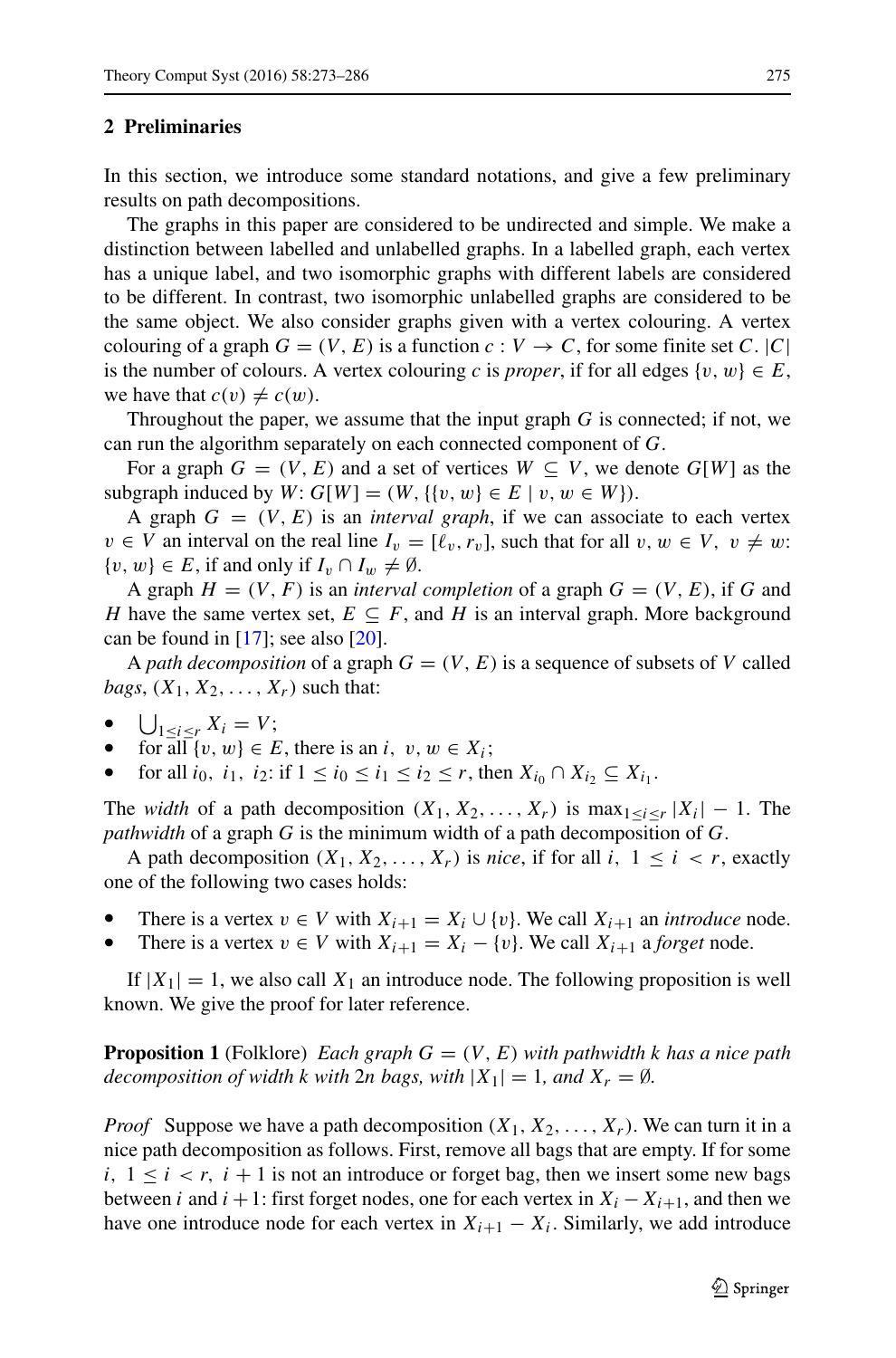nodes before  $X_1$  when  $|X_1| \neq 1$ , and add forget nodes at the end of the procedure till *X<sub>r</sub>* =  $\emptyset$ . We have one introduce and one forget node per vertex, so we have 2*n* bags.

**Proposition 2** *There are at most*  $(k+2^k+1)^{2n-1}$  *unlabelled graphs with pathwidth at most k that are pairwise non isomorphic.*

*Proof* Consider a nice path decomposition of a graph with *n* vertices, with  $|X_1| = 1$ , and with 2*n* bags. For each of the bags  $X_i$ ,  $i > 1$ , there are at most  $k + 2^k + 1$ possibilities: we can have a forget node, where we have the choice which of the at most  $k + 1$  vertices in  $X_i$  we forget, or we can have an introduce node, where we have the choice to which of the at most  $k$  vertices in  $X_i$  the introduced vertex has an edge, i.e., at most  $2^k$  choices for an introduce node. If we have two graphs with two path decompositions that we can construct while always making the same choices, then these graphs are isomorphic.  $\Box$ 

**Proposition 3** Let  $G = (V, E)$  be a graph with proper vertex colouring  $c : V \rightarrow$ {1*,* 2*,...,k*}*. The following are equivalent.*

- 1. *G has a properly coloured interval completion, using colouring c.*
- 2. *G* has a path decomposition  $(X_1, X_2, \ldots, X_r)$ , such that for all  $v, w \in V$ : if  $v \neq w$  *and there is an i with*  $v, w \in X_i$ *, then*  $c(v) \neq c(w)$ *.*
- 3. *G* has a nice path decomposition  $(X_1, X_2, \ldots, X_{2|V|})$  of width at most  $k-1$ , *such that for all*  $v, w \in V$ : if  $v \neq w$  *and there is an i with*  $v, w \in X_i$ *, then*  $c(v) \neq c(w)$ *.*

This proposition is well known. We sketch some of the proofs, as they provide some intuition for several of our later notions and results. Suppose  $H = (V, F)$  is a properly coloured interval completion of *G*. Consider the interval model of *H*. We can assume that all endpoints of intervals are different in this model. Use a scanline that moves in this model from left to right. While moving the scanline, we build a nice path decomposition with the required property. We start with an empty bag. Each time the scanline meets a left or right endpoint, we add a new node to the path decomposition. If we meet a right endpoint of an interval representing a vertex *v*, we have a forget node, where we forget *v*. If we meet a left endpoint of an interval representing a vertex *v*, we have an introduce node, where we introduce the vertex *v*. In this way, the vertices in a bag are exactly the vertices represented by the intervals that intersect the scanline. One easily verifies that we have obtained a nice path decomposition of *H*, and, as *G* is a subgraph of *H*, this is also a nice path decomposition of *G*. As *H* is properly coloured, vertices in the same bag are differently coloured.

For the reverse direction, suppose that we have a (nice) path decomposition  $(X_1, X_2, \ldots, X_r)$  from Proposition 3 (ii) or (iii), one obtains the corresponding interval graph by making each  $X_i$  a clique. The corresponding interval graph model is obtained by taking for a vertex *v* the interval  $[\min_{v \in X_i} i, \max_{v \in X_i} i]$ . As all colors in a bag  $X_i$  are different, the width of the path decompositions is bounded by  $k - 1$ .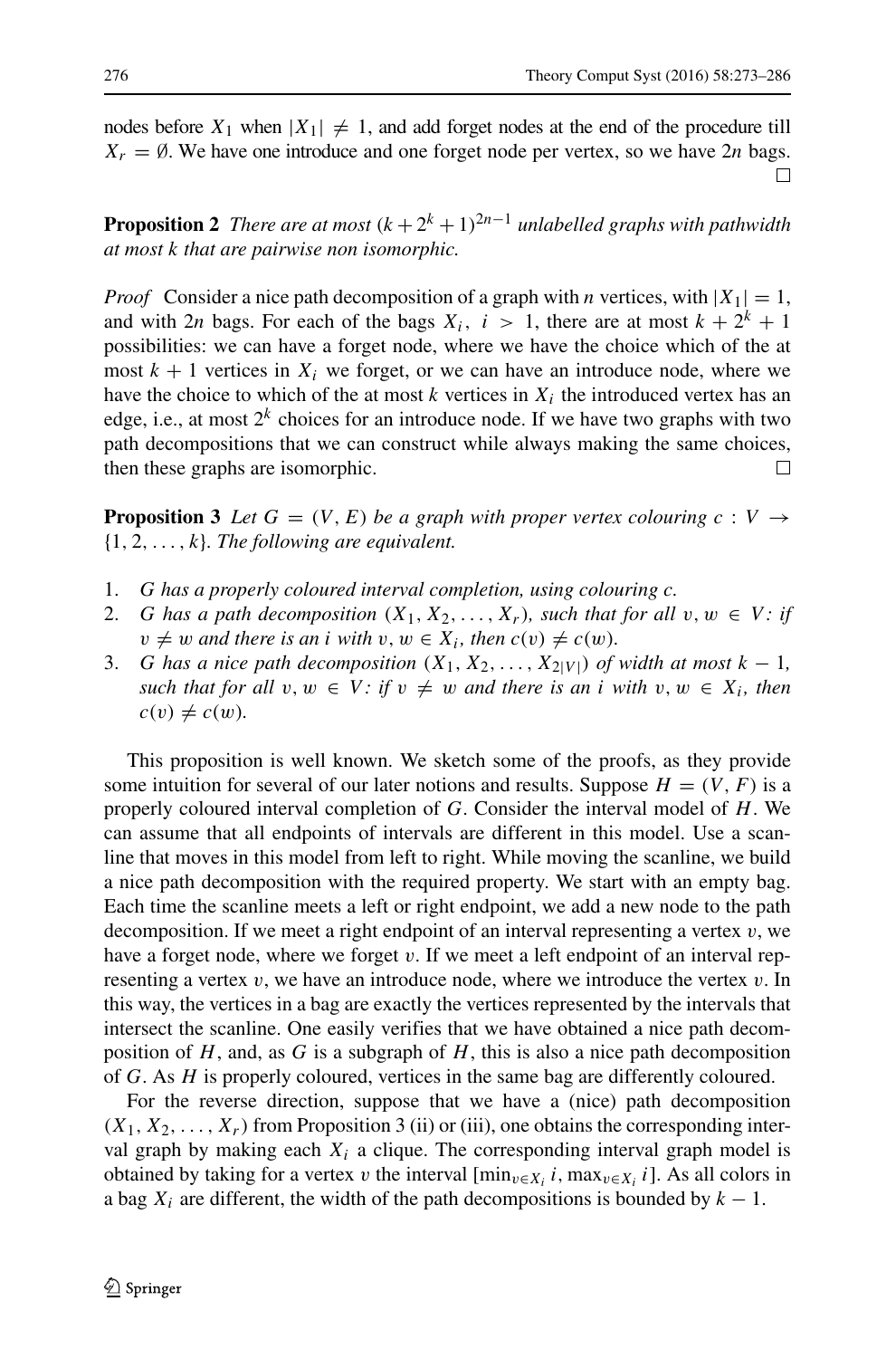Note that it follows directly from Proposition 3, that a graph with a proper vertex colouring with *k* colors has pathwidth at most  $k - 1$ .

Proposition 3 motivates the definition of a *properly coloured path decomposition*:  $(X_1, \ldots, X_r)$  is a properly coloured path decomposition of *G*, if and only if it is a path decomposition of *G*, and for all  $v, w \in V$ , if  $v \neq w$  and there is an *i* with  $v, w \in X_i$ , then  $c(v) \neq c(w)$ .

## <span id="page-4-0"></span>**3 Partial Path Decompositions**

In this section, we introduce a number of notions that will be used for our dynamic programming algorithm in the next section.

A *partial path decomposition* of a graph  $G = (V, E)$  is a sequence of subsets of  $V(X_1, X_2, \ldots, X_s)$  such that:

- $(X_1, X_2, \ldots, X_s)$  is a path decomposition of  $G[\bigcup_{1 \le i \le s}, and X_i]$
- $\bigcup_{1 \leq i \leq s-1} X_i$  or  $W \cap (\bigcup_{1 \leq i \leq s-1} X_i) = \emptyset$ . For each connected component of  $G[V - X_s]$  with vertex set *W*, either  $W \subseteq$

The following proposition follows from well known facts about path and tree decompositions. For completeness we give the proof.

**Proposition 4** Let  $(X_1, X_2, \ldots, X_r)$  be a path decomposition of G. Then, for each  $s, 1 \leq s \leq r$ ,  $(X_1, X_2, \ldots, X_s)$  *is a partial path decomposition of G.* 

*Proof* Suppose  $(X_1, \ldots, X_s)$  is not a partial path decomposition. Write  $A =$  $\bigcup_{1 \leq i \leq s-1} X_i$  and  $B = \bigcup_{s+1 \leq i \leq r} X_i$ . There is a connected component of  $G[V - X_s]$ with vertex set *W*, such that there is a  $v \in W \cap A$  and a  $w \in W \cap B$ . There is a path from  $v$  to  $w$  with all vertices in  $W$ , i.e., it avoids  $X_s$ . This path contains two neighbouring vertices  $x \in A$  and  $y \in B$ . There is a bag  $X_i$  with  $\{x, y\} \subseteq X_i$ . If  $i \leq s$ , then  $y \in X_s$  by the definition of path decomposition; if *i* > *s*, then  $x \in X_s$  by definition of path decomposition. In both cases we have a contradiction. contradiction.

Consider a partial path decomposition  $(X_1, X_2, \ldots, X_r)$  and a vertex set *X*. Later, *X* will typically be the set  $X_r$  for some partial path decomposition  $(X_1, X_2, \ldots, X_r)$ . A *component* of *X* is a vertex set that forms a connected component of the graph *G*[*V* −*X*]. We say that two components *Y* and *Z* of *X* are *isomorphic components* of *X*, if there is a graph isomorphism *f* of  $G[Y \cup X]$  to  $G[Z \cup X]$  that preserves colors and is the identity when restricted to  $X$ , i.e.,  $f$  is a bijective function, such that the following conditions hold:

- 1. For all  $v, w \in Y \cup X$ : { $v, w$ }  $\in E \Leftrightarrow$  { $f(v), f(w)$ }  $\in E$ .<br>2. For all  $v \in Y \cup X$ :  $c(v) = c(f(v))$ .
- 2. For all  $v \in Y \cup X$ :  $c(v) = c(f(v))$ .<br>3. For all  $v \in X$ :  $f(v) = v$ .
- For all  $v \in X$ :  $f(v) = v$ .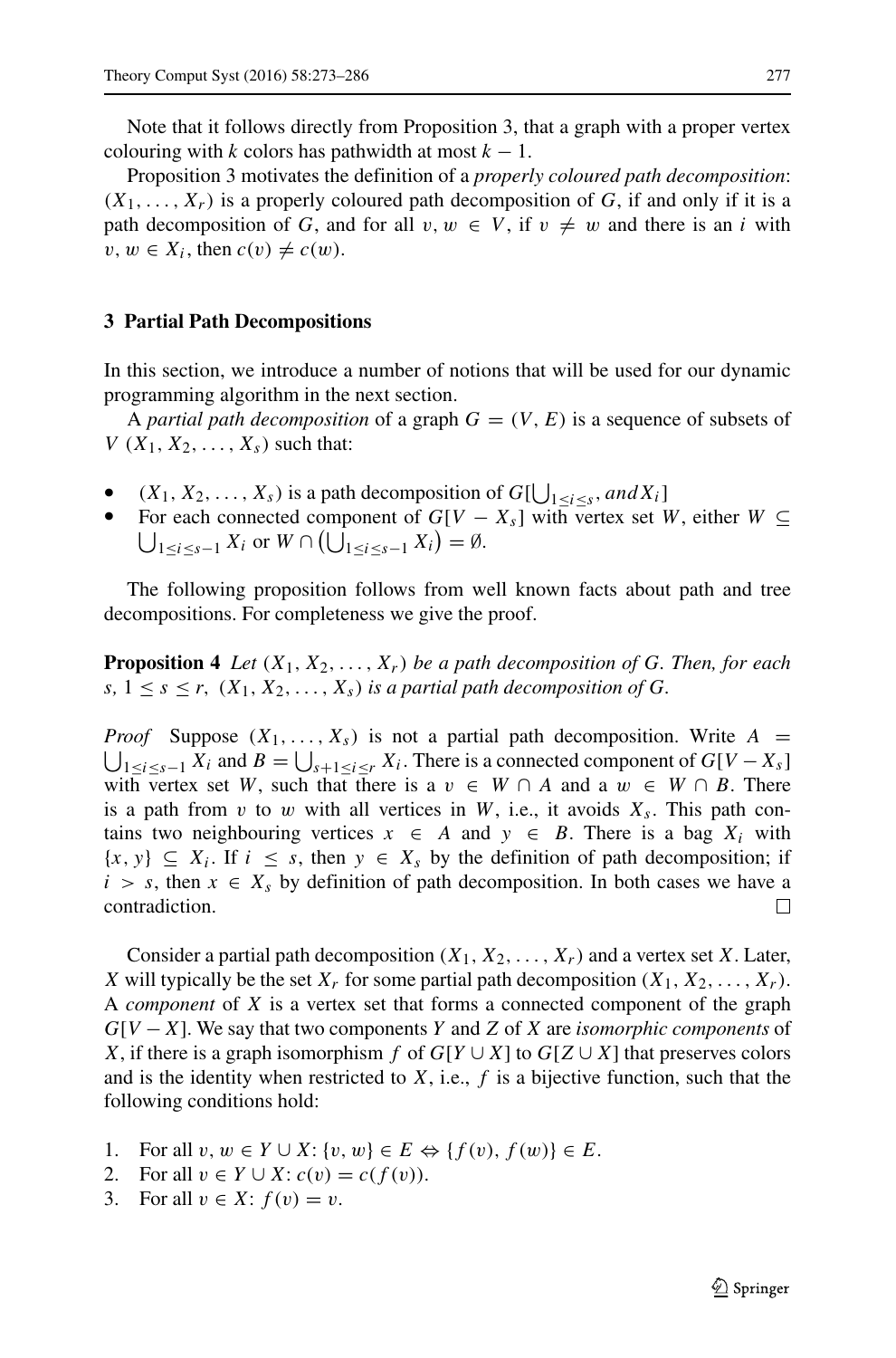A component *W* of *Xr* is said to be a *left component* of the partial path decomposition  $(X_1, \ldots, X_r)$ , if  $W \subseteq \bigcup_{1 \leq i \leq r-1} X_i$ , and a *right component* of  $(X_1, \ldots, X_r)$ , if  $W \cap (\bigcup_{1 \leq i \leq r-1} X_i) = \emptyset$ .

The following proposition follows directly from the definition of partial path decomposition, see also Proposition 4.

**Proposition 5** Let  $(X_1, X_2, \ldots, X_r)$  be a partial path decomposition of G. Each *component of*  $X_r$  *is either a left or a right component of*  $(X_1, X_2, \ldots, X_r)$ *.* 

We say that a partial path decomposition  $(X_1, X_2, \ldots, X_s)$  of  $G = (V, E)$  is *properly coloured*, if for all *v*,  $w \in V$ , if  $v \neq w$  and there exists an *i* with  $v, w \in X_i$ , then  $c(v) \neq c(w)$ . We say that a (partial) path decomposition  $(Y_1, Y_2, \ldots, Y_s)$  is an *extension* of a partial path decomposition  $(X_1, X_2, \ldots, X_r)$  if  $r \leq s$  and for all *i*,  $1 \le i \le r$ ,  $Y_i = X_i$ , i.e.,  $(X_1, \ldots, X_r, Y_{r+1}, \ldots, Y_s)$  extends  $(X_1, \ldots, X_r)$ .

We define an equivalence relation on partial path decompositions as follows. We say that the partial path decomposition  $(X_1, X_2, \ldots, X_r)$  is *equivalent* to the partial path decomposition  $(Y_1, Y_2, \ldots, Y_s)$ , if the following two conditions hold:

- 1.  $X_r = Y_s$ .<br>2. Suppose
- Suppose  $W_1, W_2, \ldots, W_q$  are the components of  $X_r$ , i.e., the connected components of  $G[V - X_r]$ . There is a bijective function  $g: \{1, \ldots, q\} \rightarrow \{1, \ldots, q\}$ , such that for all  $i, 1 \leq i \leq q$ :
	- $W_i$  is a left component of  $(X_1, X_2, \ldots, X_r)$ , if and only if  $W_{g(i)}$  is a left component of  $(Y_1, Y_2, \ldots, Y_s)$  and
	- $W_i$  and  $W_{g(i)}$  are isomorphic components of  $X_r$ .

The main insight behind our dynamic programming algorithm is the following result.

**Proposition 6** If  $(X_1, X_2, \ldots, X_r)$  and  $(Y_1, Y_2, \ldots, Y_s)$  are equivalent coloured *partial path decompositions, then*  $(X_1, X_2, \ldots, X_r)$  *has an extension that is a properly coloured path decomposition of G, if and only if*  $(Y_1, Y_2, \ldots, Y_s)$  *has an extension that is a properly coloured path decomposition of G.*

*Proof* Suppose  $(X_1, X_2, \ldots, X_r, Z_1, Z_2, \ldots, Z_{r'})$  is a properly coloured path decomposition of *G* that is an extension of  $(X_1, X_2, \ldots, X_r)$ . Suppose that  $W_1, \ldots, W_q$  are the components of  $X_r$ . Let *g* be the bijective function as in the definition of equivalence. Let  $f_i$  be a color preserving graph isomorphism from  $G[X_r \cup W_i]$ to  $G[X_r \cup W_{g(i)}]$  that is the identity on  $X_r$ , as implied by the definition of equivalence.

Let  $f: V \to V$  be the function defined in the following way.

- $\text{for } v \in W_i, \ 1 \leq i \leq r: f(v) = f_i(v);$
- for  $v \in X_r$ ,  $f(v) = v$ .

**Claim 7** *f is a color preserving automorphism of G.*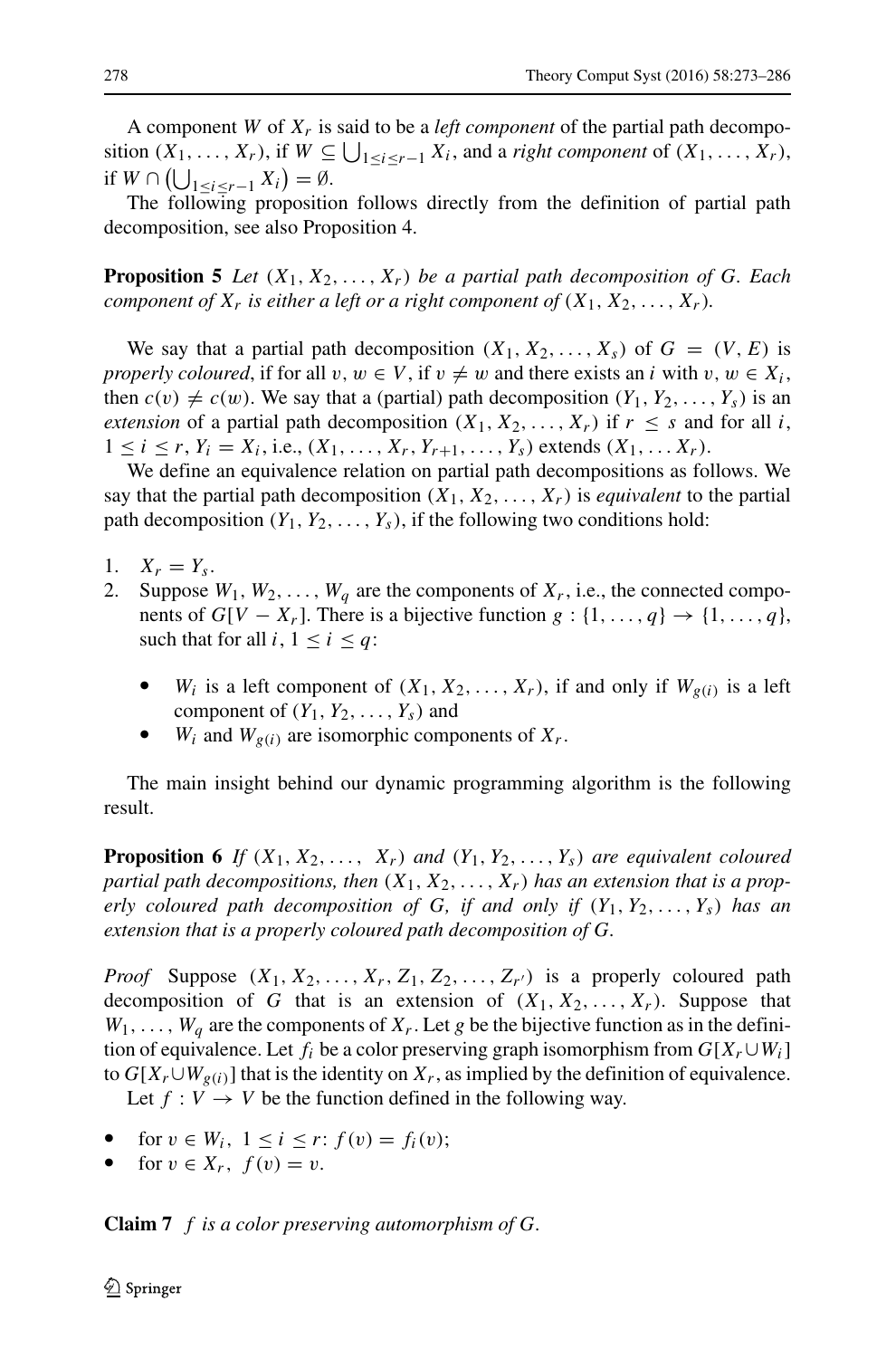*Proof f* is a color preserving bijection: if  $v \in X_r$ , then *v* does not belong to a component *W<sub>i</sub>*, so  $f^{-1}(v) = \{v\}$ . Otherwise, suppose  $v \in X_{g(i)}$ . If  $f(w) = v$ , then  $w \in W_i$  and  $f_i(w) = v$ ; as  $f_i$  is an isomorphism, there is only one such *w*; and as  $f_i$ is color preserving, the color of *w* equals the color of *v*.

Consider an edge  $\{v, w\} \in E$ . There must be an *i*, with  $v, w \in W_i \cup X_r$ . Now,  $f(v) = f_i(v)$ , and  $f(w) = f_i(w)$ . As  $f_i$  is an isomorphism,  $\{f(v), f(w)\} = f_i(w)$  ${f_i(v), f_i(w)} ∈ E$ . Similarly, a pair of non-adjacent vertices is mapped to a pair of non-adjacent vertices. non-adjacent vertices.

Define for *i*,  $1 \le i \le r'$ ,  $Z'_i = \{f(v) \mid v \in Z_i\}.$ 

**Claim 8**  $(Y_1, Y_2, \ldots, Y_s, Z'_1, Z'_2, \ldots, Z'_{r'})$  *is a properly coloured path decomposition.*

*Proof* We first prove that  $(Y_1, Y_2, \ldots, Y_s, Z'_1, Z'_2, \ldots, Z'_{r'})$  is a path decomposition. First, we show that every edge  $\{v, w\} \in E$  is contained in some bag of  $(Y_1, Y_2, \ldots, Y_s, Z'_1, Z'_2, \ldots, Z'_{r'}).$  If  $v, w \in Y_s$ , then we can take the bag  $Y_s$ ; so w.l.o.g., let  $v \notin Y_s$ . If *v* belongs to a left component  $W_i$  of  $(Y_1, \ldots, Y_s)$ , then there must be a bag  $Y_j$ ,  $1 \leq j \leq s - 1$  that contains *v* and *w* as  $(Y_1, Y_2, \ldots, Y_s)$  is a partial path decomposition. Now suppose that  $v$  belongs to a right component  $W_i$ of  $(Y_1, \ldots, Y_s)$ . We have that  $W_{g^{-1}(i)}$  is a right component of  $(X_1, \ldots, X_r)$ . As  ${f^{-1}(v), f^{-1}(w)} \in E$ , there is a bag in  $(X_1, X_2, \ldots, X_r, Z_1, Z_2, \ldots, Z_{r'})$  that contains both  $f^{-1}(v)$  and  $f^{-1}(w)$ . As  $W_{g^{-1}(i)}$  is a right component, this bag must be one of the  $Z_j$ ,  $1 \le j \le r'$ , and thus  $v, w \in Z'_j$ .

Second, it now directly follows that  $\left(\bigcup_{1 \leq i \leq s} Y_i\right) \cup \left(\bigcup_{1 \leq i \leq r'} Z'_i\right) = V$ : as *G* is connected, each vertex is endpoint of an edge.

Third, we show that every  $v \in V$  only occurs in a series of consecutive bags. For a vertex  $v \in Y_s = X_r$ , we note that there are  $1 \leq \alpha \leq s, 0 \leq \beta \leq r'$ , such that *v* belongs to bags  $Y_\alpha, Y_{\alpha+1}, \ldots, Y_s$ , and *v* belongs to bags  $Z_1, Z_2, \ldots, Z_\beta$ , and no other bags. As  $f(v) = v$ , *v* also belongs to bags  $Z'_1, Z'_2, \ldots, Z'_\beta$ , and no later bags. So, for a vertex  $v \in Y_s = X_r$ , we are done.

If  $v \in W_{g(i)}$  where  $W_{g(i)}$  is a left component of  $(Y_1, Y_2, \ldots, Y_s)$ . Then, *f*  $^{-1}(v)$  ∈ *W<sub>i</sub>* with *W<sub>i</sub>* a left component of  $(X_1, X_2, ..., X_r)$ . Thus,  $f^{-1}(v)$  belongs to one or more consecutive bags in  $(X_1, X_2, \ldots, X_{r-1})$ , and, as  $f^{-1}(v)$  does not belong to  $X_r$ ,  $f^{-1}(v)$  does not belong to  $Z_1, Z_2, \ldots, Z_{r'}$  because otherwise  $(X_1, X_2, \ldots, X_r, Z_1, Z_2, \ldots, Z_{r'})$  is not a path decomposition. So, *v* belongs to one or more consecutive bags in  $(Y_1, Y_2, \ldots, Y_{s-1})$  and no others. And, if  $v \in W_{g(i)}$ where  $W_{g(i)}$  is a right component of  $(Y_1, Y_2, \ldots, Y_s)$ , then the required result follows from a similar analysis.

Finally, by assumption all vertices in a bag *Yi* have a different color, and, as *f* is color preserving, as all vertices in a bag  $Z_i$  have a different color, also all vertices in a bag  $Z_i'$  have a different color. We thus have shown Claim 8.  $\Box$ 

So,  $(Y_1, Y_2, \ldots, Y_s)$  has an extension that is a properly coloured path decomposition of *G*. This shows one direction of implication of the proposition; the proof of the other direction is identical. Thus, Proposition 6 holds.  $\Box$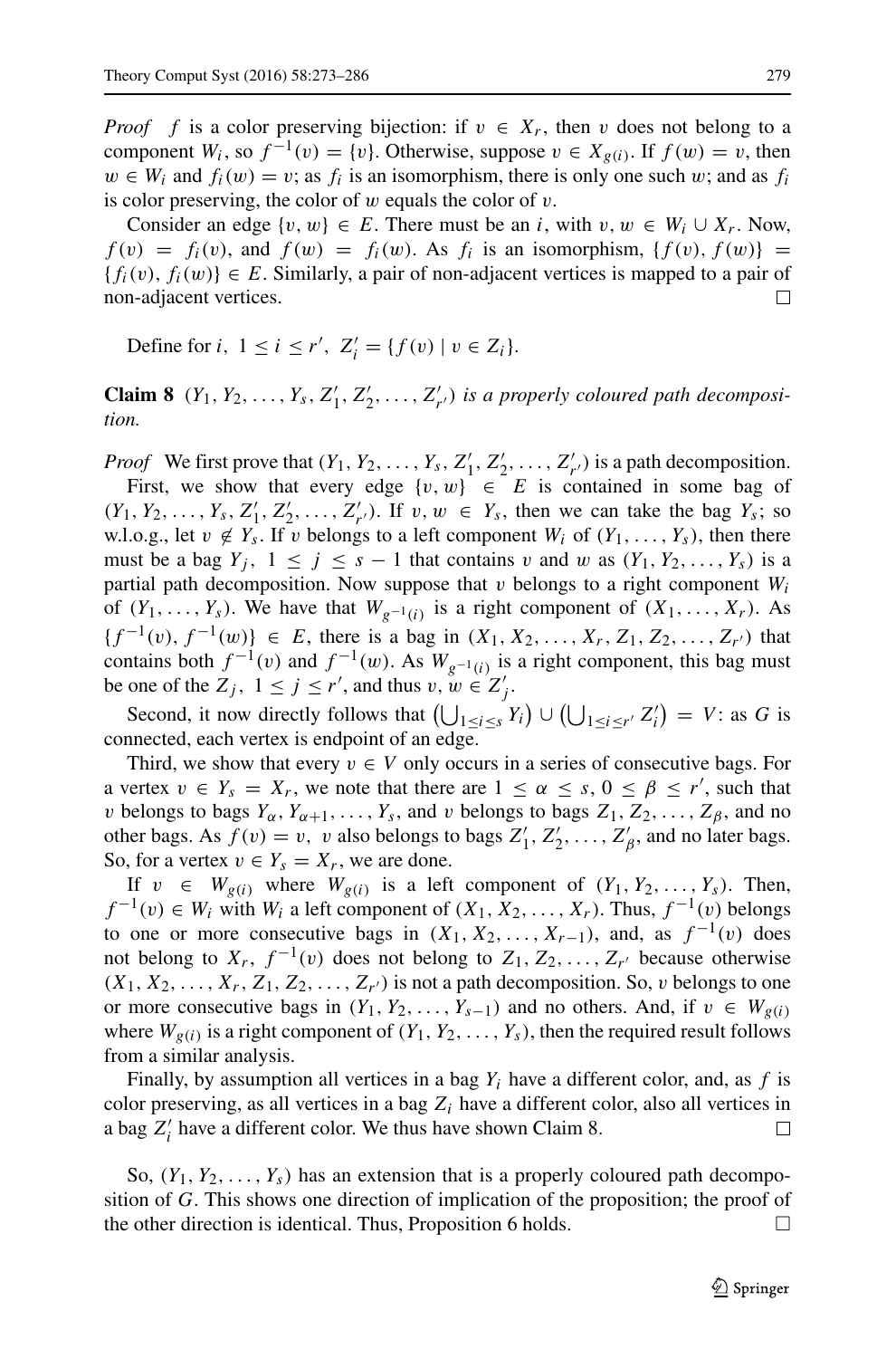We assume some ordering on the vertices. The *characteristic* of a partial path decomposition  $(X_1, X_2, \ldots, X_r)$  is the following pair:

$$
(X_r,\bigcup_{1\leq i\leq r-1}X_i-X_r),
$$

where we assume that both vertex sets are given as an ordered list of vertices.

Two properly coloured partial path decompositions with the same characteristic are trivially equivalent, using the identity for *g*. The algorithm in Section [5](#page-10-0) basically tabulates all different characteristics of properly coloured partial path decompositions, and thus gives an  $\mathcal{O}(2^n)$  algorithm for INTERVALING COLOURED GRAPHS; this is somewhat similar to the Held-Karp algorithm for TSP [\[21\]](#page-13-8). In case the number of colors is bounded, we can obtain a faster algorithm by applying an isomorphism check for components; this is the main ingredient of the faster algorithm described in the next section.

#### <span id="page-7-0"></span>**4 An Exact Algorithm for Intervalizing** *k***-Coloured Graphs**

In this section, we give the algorithm for INTERVALIZING *k*-COLOURED GRAPHS, building upon the notions and preliminary results of the previous sections.

First, we note that a positive instance has a path decomposition in which each bag has size at most *k* (all vertices in a bag have a different color and there are *k* colors). Thus, as a first step we use the linear time algorithm (for fixed *k*), that tests if the pathwidth of the input graph is at most  $k - 1$  from [\[4,](#page-12-2) [10\]](#page-13-12). If not, we are done, and can decide negatively. Thus, we can assume that *G* has pathwidth at most *k* in the remainder. We consider *k* to be a constant.

We introduce some further notions.

We define the *progress* of a partial path decomposition  $(X_1, X_2, \ldots, X_r)$  to be  $2 \cdot |\bigcup_{1 \leq i \leq r} X_i| - |X_r|$ . Note that when we extend a nice partial path decomposition with one additional introduce or one additional forget node, then the progress always increases by exactly one. As the characteristic of  $(X_1, \ldots, X_r)$  is  $(X_r, \bigcup_{1 \leq i \leq r} X_i X_r$ ), it follows that if a partial path decomposition has characteristic  $(X, Z)$ , its progress equals 2|*Z*|−|*X*|.

The *canonical characteristic* of a properly coloured partial path decomposition is the lexicographically minimal characteristic over all characteristics of equivalent properly coloured partial path decompositions.

**Proposition 9** *Given a characteristic of a properly coloured partial path decomposition, we can compute in polynomial time its canonical characteristic.*

*Proof* The GRAPH ISOMORPHISM problem is polynomial time solvable on graphs of bounded treewidth, and thus also on graphs of bounded pathwidth [\[3,](#page-12-3) [15\]](#page-13-13). It is straightforward to modify the algorithms of [\[3\]](#page-12-3) or [\[15\]](#page-13-13) such that it also works on coloured graphs while using the same running time. (More precisely, the very recent result of Fomin et al. [\[15\]](#page-13-13) shows that GRAPH ISOMORPHISM is fixed parameter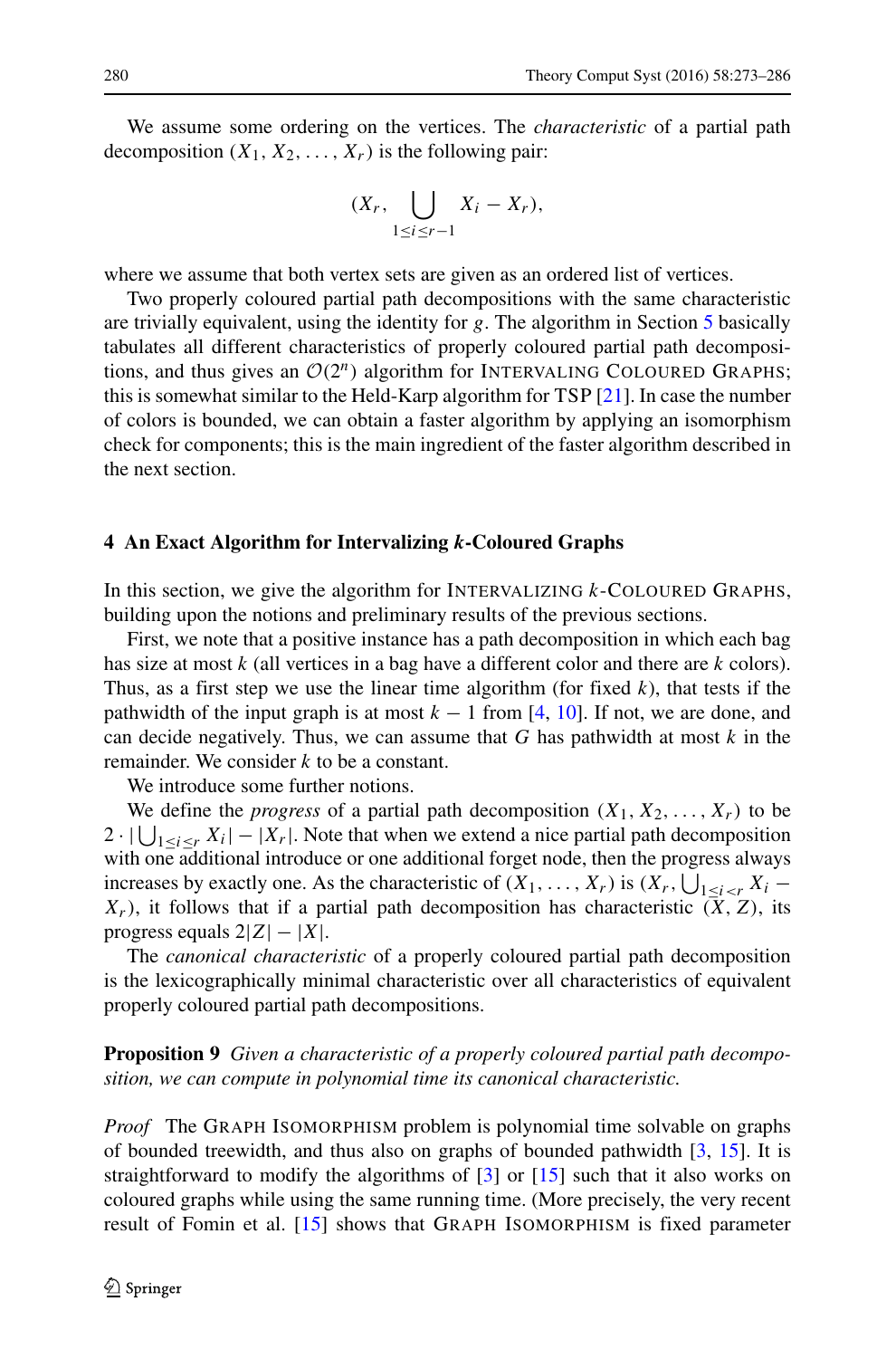tractable, with the treewidth as parameter; this improvement is however suppressed by other factors in the running time of our algorithm.)

Given a characteristic  $(X_r, Z)$ , we first compute (with depth first search) the connected components of  $G[V - X_r]$ , say  $W_1, W_2, \ldots, W_a$ . For each pair  $W_i$ ,  $W_j$ , we can check in polynomial time if they are isomorphic: use the isomorphism algorithm on coloured graphs of bounded pathwidth discussed above, and take a new, different color for each vertex in  $X_r$ . (Note the definition of isomorphism for components, as given in Section [3\)](#page-4-0).

Thus, we can partition the components in equivalence classes dictated by isomorphism. We can sort each component lexicographically, and then each class lexicographically. Then, for each class, we determine how many components from the class are a subset of *Z* (i.e., left components). In the canonical characteristic, we take the same number of left components from the class, but now take this number of lexicographically smallest elements. A simple last sorting step gives the desired result.  $\Box$ 

We can now describe our algorithm.

- Check if the pathwidth of *G* is at most  $k 1$ . If not, answer no and terminate.
- Otherwise, for  $\alpha = 1 \cdots 2n$ , compute a table  $T_{\alpha}$  of all canonical characteristics of partial path decompositions of progress *α*.
- If  $T_{2n}$  is empty, then answer no; otherwise, answer yes.

The output of the algorithm clearly is correct as a partial path decomposition is a path decomposition, if and only if, its progress equals 2*n*.

We now describe how the tables  $T_i$  are computed. Computing  $T_1$  is simple: for all  $v \in V$ , we have an entry in  $T_1$  of the form  $({v}, \emptyset)$ . Given a table  $T_\alpha$ ,  $1 \leq \alpha < 2n$ , we compute table  $T_{\alpha+1}$  as follows. Initialize  $T_{\alpha+1}$  as empty set. For each entry  $(X, Z)$ from  $T_\alpha$ , do the following:

- Compute the new characteristics that result when the next node in the partial path decomposition is an introduce node: for each  $v \in V - Z - X$  such that there is no *x* ∈ *X* with  $c(v) = c(x)$ , compute the canonical characteristic of  $(X \cup \{v\}, Z)$ and put it in  $T_{\alpha+1}$ .
- Compute the new characteristics that result when the next node in the partial path decomposition is a forget node: for each  $x \in X$  such that there is no  $v \in Z - V -$ *X* with  $\{v, x\}$  ∈ *E*, compute the canonical characteristic of  $(X - \{v\}, Z \cup \{v\})$ .

## **Proposition 10** *The procedure correctly computes table*  $T_{\alpha+1}$ *.*

*Proof* Note that the characteristic of a partial path decomposition remains the same when we apply the procedure of Proposition 1. So, we may assume that we compute the canonical characteristics of the properly coloured nice partial path decompositions  $(X_1, X_2, \ldots, X_r)$  with progress  $\alpha + 1$ . Of these, we consider two cases: the last node  $X_r$  can be an introduce node or a forget node.

If  $X_r$  is an introduce node with  $X_r = X_{r-1} \cup \{v\}$ , then  $(X_1, X_2, \ldots, X_{r-1})$  is a properly coloured partial path decomposition of progress  $\alpha$ . If  $(X_1, X_2, \ldots, X_{r-1})$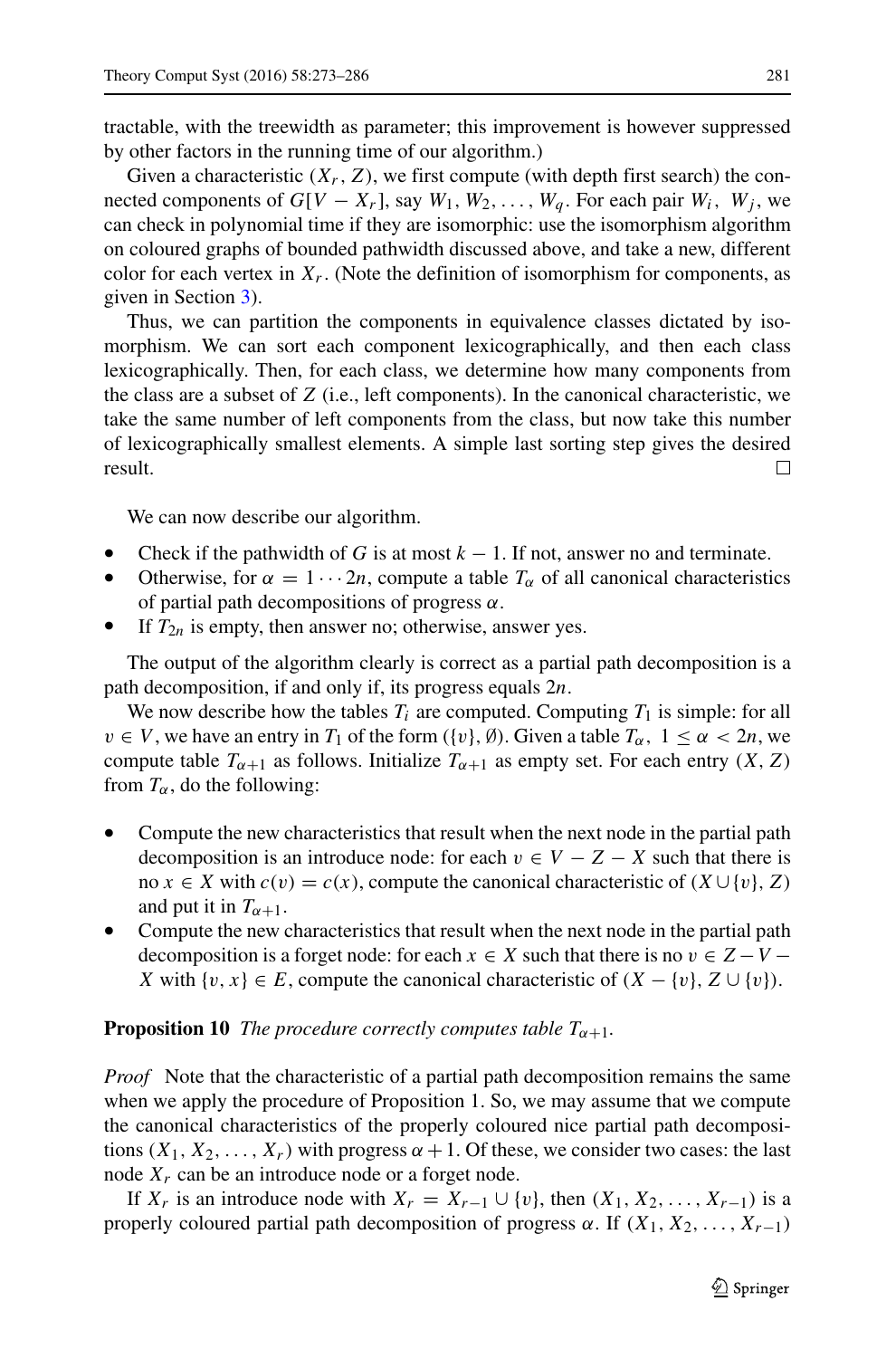has characteristic  $(X_{r-1}, Z)$ , then  $(X_1, X_2, \ldots, X_r)$  has characteristic  $(X_{r-1} \cup$ {*v*}*,Z)*. *v* must have a color different from the colors of vertices in *Xr*−1.

If  $X_r$  is a forget node with  $X_r = X_{r-1} - \{v\}$ , then again  $(X_1, X_2, \ldots, X_{r-1})$ is a properly coloured partial path decomposition of progress  $\alpha$ . As  $\nu$  is forgotten, it cannot belong to bags right of  $X_r$ , and thus all neighbours of  $v$  must belong to  $\bigcup_{1 \leq i \leq r} X_i$ . If  $(X_1, X_2, \ldots, X_{r-1})$  has characteristic  $(X_{r-1}, Z)$ , then the characteristic of  $(X_1, X_2, \ldots, X_r)$  is  $(X_{r-1} - \{v\}, Z \cup \{v\})$ .

This completes the description of the algorithm. From our discussion, we see that the algorithm indeed correctly decides if *G* has a properly coloured interval completion.

We now will analyse the running time of the algorithm. We remark that our algorithm uses polynomial time per entry in a table  $T_i$ . Thus, the running time of the algorithm equals the product of a polynomial in *n* and the number of canonical characteristics of properly coloured partial path decompositions. So, we need to establish an upper bound on this number of canonical characteristics. First, we obtain an upper bound on the number of non-isomorphic components of a set *X*.

**Proposition 11** Let  $(X_1, X_2, \ldots, X_r)$  be a properly coloured partial path decom*position of <sup>G</sup>. There are at most (k* · <sup>2</sup><sup>3</sup>*k)- equivalence classes of the isomorphism relation on components of*  $G[V - X_r]$  *that contain components with*  $\ell$  vertices.

*Proof* Each equivalence class can be identified by an uncoloured unlabelled graph on  $\ell$  vertices of pathwidth at most  $k - 1$ , a colouring with at most  $k$  colors of the vertices of the graph, and the incidence relation between the vertices in the graph and the vertices in  $X_r$ . This gives at most the following number of equivalence classes:

$$
(k - 1 + 2^{k-1} + 1)^{2\ell - 1} \cdot k^{\ell} \cdot 2^{k\ell} \le k^{\ell} \cdot 2^{3k\ell} = (k \cdot 2^{3k})^{\ell}
$$

because the first gives at most  $(k - 1 + 2^{k-1} + 1)^{2\ell-1}$  possibilities by Proposition 2, the second at most  $k^{\ell}$  possibilities, and the last at most  $2^{k\ell}$  possibilities.

To show that the size of a table  $T_i$  is bounded by  $2^{\mathcal{O}(n/\log n)}$ , we consider three cases for the components of  $G[V - X_r]$ ; for each we count the number of possibilities they give in the table  $T_i$ .

Let  $c_k = \frac{1}{2 \log k \cdot 3k}$ .

- A component is *large*, if it has at least  $c_k \cdot \log n$  vertices. For each, we have the possibility to be a left or a right component. As there are  $O(n/\log n)$  large components, this gives  $2^{\mathcal{O}(n/\log n)}$  possibilities for the large components.
- A component is *frequent-small*, if it is not large and it has at least  $\sqrt{n}$  isomorphic components of  $G[V - X_r]$ . Note that there are at most  $\sqrt{n}$  equivalence classes of the isomorphism relation that contain frequent-small components. As there are less than *n* components, this gives at most  $n^{\sqrt{n}} = 2^{(\log n)\sqrt{n}} = 2^{O(n/\log n)}$ possibilities.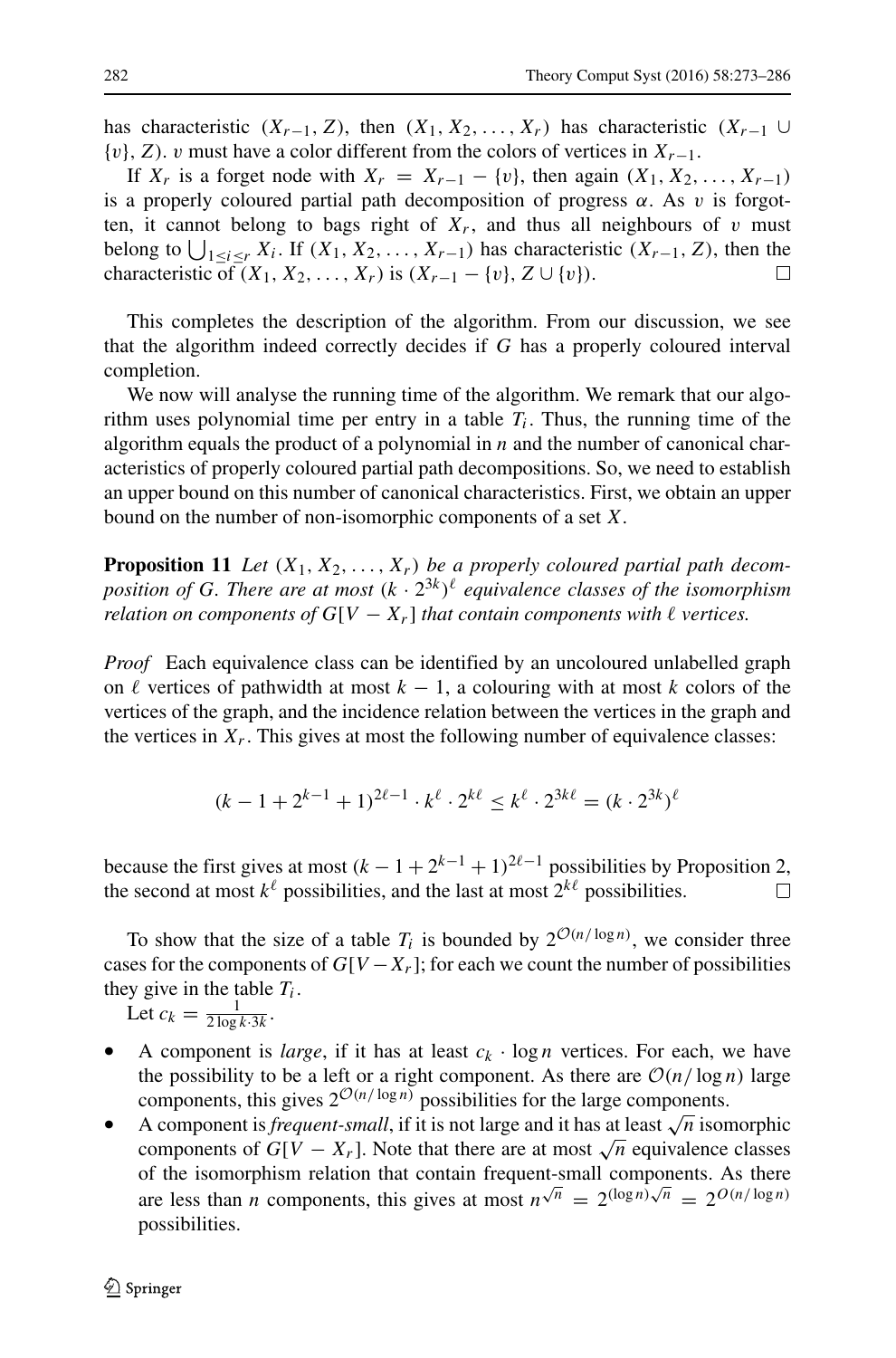A component is *infrequent-small*, if it is not large and it has less than  $\sqrt{n}$ isomorphic components of  $G[V - X_r]$ . There are less than

$$
(k \cdot 2^{3k})^{c_k \log n} = 2^{\log k \cdot 3k \cdot c_k \cdot \log n} = 2^{(\log n)/2} = \sqrt{n}
$$

equivalence classes of the isomorphism relation that contain small components, by Proposition 11. For each class with infrequent-small components, we have less than  $\sqrt{n}$  components in the class, and thus at most  $\sqrt{n}$  possibilities regarding the number of left components in the class. This gives a total of at most  $\sqrt{n} \sqrt{n}$  =  $2^{O(n/\log n)}$  possibilities for infrequent-small components.

For a fixed set  $X$ , the number of characteristics of the form  $(X, Z)$  is obtained by multiplying the number of possibilities for large, frequent-small, and infrequentsmall components. As each case is bounded by  $2^{\mathcal{O}(n/\log n)}$ , we obtain a bound of  $2^{\mathcal{O}(n/\log n)}$ . To obtain an upper bound on the total size of a table, we note that *X* is a subset of at most *k* vertices, and as  $(n + 1)^k = 2^{\mathcal{O}(n/\log n)}$ , we have that each table  $T_i$ has a size bounded by  $2^{\mathcal{O}(n/\log n)}$ . As the running time of the algorithm is bounded by a polynomial times the size of these tables, we obtain our main result.

**Theorem 12** *For every fixed*  $k \geq 4$ *, there is an algorithm for* INTERVALIZING  $k$ -COLOURED GRAPHS *that runs in time*  $2^{\mathcal{O}(n/\log n)}$ *.* 

We remark that there are inputs on which the algorithm uses  $\Omega(2^{n/\log n})$  time: suppose *G* has a vertex *v* that is a separator such that  $G[V - \{v\}]$  has  $\Omega(n/\log n)$ non-isomorphic components each of size  $|\log n|$ .

# <span id="page-10-0"></span>**5 An Algorithm for Intervalizing Coloured Graphs with an Arbitrary Number of Coors**

In this section, we consider the case that the number of colors is not fixed. We give a simple Held-Karp style dynamic programming algorithm for this problem.

Suppose we are given a properly coloured graph  $G = (V, E)$ . For a given set of vertices  $W \subseteq V$ , the *border* of W is the set of vertices in W with at least one neighbour in  $V - W$ , i.e., we denote

$$
B(W) = \{v \in W \mid \exists w \in V - W : \{v, w\} \in E\}
$$

A set of vertices  $W \subseteq V$  is said to be *fine*, if there exists a properly coloured path decomposition  $(X_1, X_2, \ldots, X_s)$  of  $G[W]$ , such that  $B[W] \subseteq X_s$ , i.e., the last bag contains all vertices in the border of *W*.

**Lemma 13** *For all*  $W \subseteq V$ *,*  $W \neq \emptyset$ *, W is fine, if and only if, there exists a*  $v \in W$ *, such that*  $W - \{v\}$  *is fine and all vertices in*  $B(W - \{v\}) \cup \{v\}$  *have a different color.* 

*Proof* Suppose *W* is fine. Suppose  $(X_1, X_2, \ldots, X_s)$  is a properly coloured path decomposition of  $G[W]$  with  $B(W) \subseteq X_s$ . If  $s = 1$ , the result follows directly (any vertex in  $X_1$  can play the role of *v*). Suppose  $s > 1$ . If  $X_s \subseteq X_{s-1}$ ,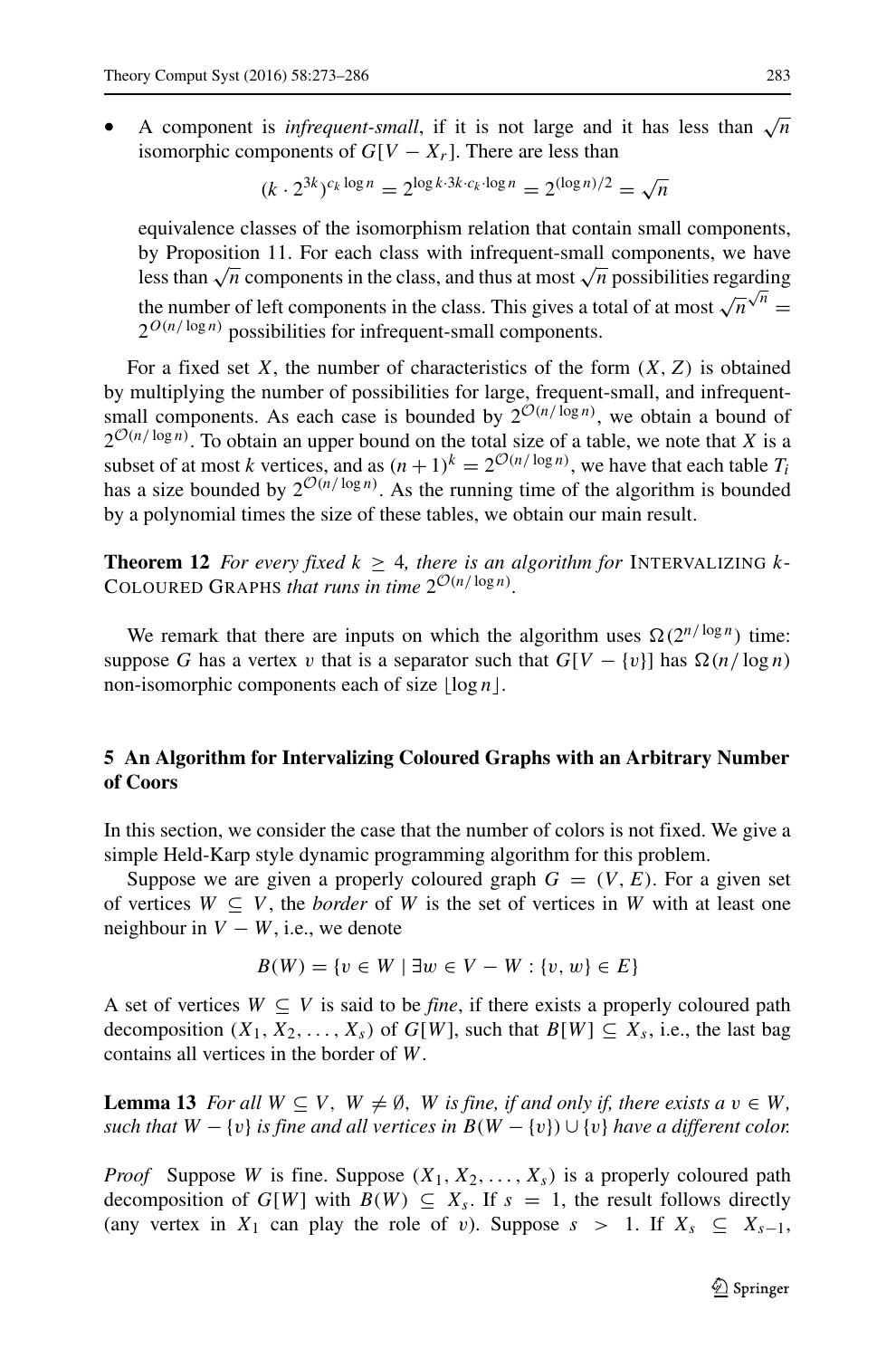then  $(X_1, \ldots, X_{s-1})$  is also a properly coloured path decomposition of  $G[W]$  with  $B(W) \subseteq X_s$ , and we look at this path decomposition instead. Repeat the step till  $X_s \nsubseteq X_{s-1}$  or  $s = 1$ . So, we may suppose that  $X_s \nsubseteq X_{s-1}$ .

Take a vertex  $v \in X_s - X_{s-1}$ .  $X_s$  must contain each vertex  $w \in B(W - \{v\})$ , as for each such *w*, either  $w \in B(W)$  or  $\{v, w\} \in E$ . So all vertices in  $B(W - \{v\}) \cup \{v\} \subseteq E$ *X<sub>s</sub>* have a different color. *W* − {*v*} is fine, as  $(X_1, X_2, \ldots, X_{s-1}, X_s - \{v\})$  fulfils the stated condition.

For the other direction, suppose that  $W - \{v\}$  is fine, and all vertices in  $B(W - \{v\}) \cup \{v\}$  have a different color. Let  $(Y_1, Y_2, \ldots, Y_r)$  be a properly coloured path decomposition with  $B(W - \{v\}) \subseteq Y_r$ . A simple case analysis shows that  $(Y_1, Y_2, \ldots, Y_r, B(W - \{v\} \cup \{v\})$  is a properly coloured path decomposition of  $G[W]$ with  $B(W) \subseteq B(W - \{v\}) \cup \{v\}$ . E.g., each neighbour in *v* that belongs to  $W - \{v\}$ <br>belongs to  $B(W - \{v\})$  and thus to the last bag belongs to  $B(W - \{v\})$ , and thus to the last bag.

Lemma 13 directly implies the existence of a dynamic programming algorithm that uses  $\mathcal{O}^*(2^n)$  time. For  $i = 0, 1, \ldots, n$ , we compute the collection of fine sets *W* with  $|W| = i$ ; call this collection  $F(i)$ . For  $i = 0$ , we note that the empty set is fine, i.e.,  $F(0) = \{\emptyset\}$ . If  $i > 0$ , initialize  $F(i)$  as an empty collection. Then, perform the following step for each fine set  $Y \in F(i-1)$ :

- Compute the border of *Y* , *B*[*Y* ]. This can be done in linear time using depth first search.
- If  $B[Y]$  contains two vertices of the same color, we do not further process  $Y$ , otherwise continue with the next step.
- For all vertices  $v \in V Y$ ,
	- Check if  $B[Y]$  contains a vertex with the same color as *v*.<br>– If not, then  $Y \cup \{v\}$  is a fine set of size *i*. If  $F(i)$  does no
	- If not, then  $Y \cup \{v\}$  is a fine set of size *i*. If  $F(i)$  does not yet contain *Y* ∪ {*v*}, then add *Y* ∪ {*v*} as a new element to *F* (*i*).

It is easy to see that the amount of work per fine set of vertices is polynomial. Finally, *G* has a properly coloured interval completion, if and only if  $F(n) \neq \emptyset$ . Thus, we have

**Theorem 14** *The* INTERVALIZING COLOURED GRAPHS *problem can be solved in*  $\mathcal{O}^*(2^n)$  *time.* 

## <span id="page-11-0"></span>**6 Conclusions**

In this paper, we gave a dynamic programming algorithm for the INTERVALIZING *k*-COLOURED GRAPHS problem for a fixed number of colors *k*. It uses subexponential time of a somewhat unusual form, and thus, the result forms a somewhat curious exception to the types of results that are usually obtained in the field. The result is merely of theoretical interest, as values of *n* for which the algorithm can be run in practice can be expected to be rather small, say below 100. Experiments with a somewhat similar Held-Karp style algorithm for TREEWIDTH [\[9\]](#page-13-14) suggest that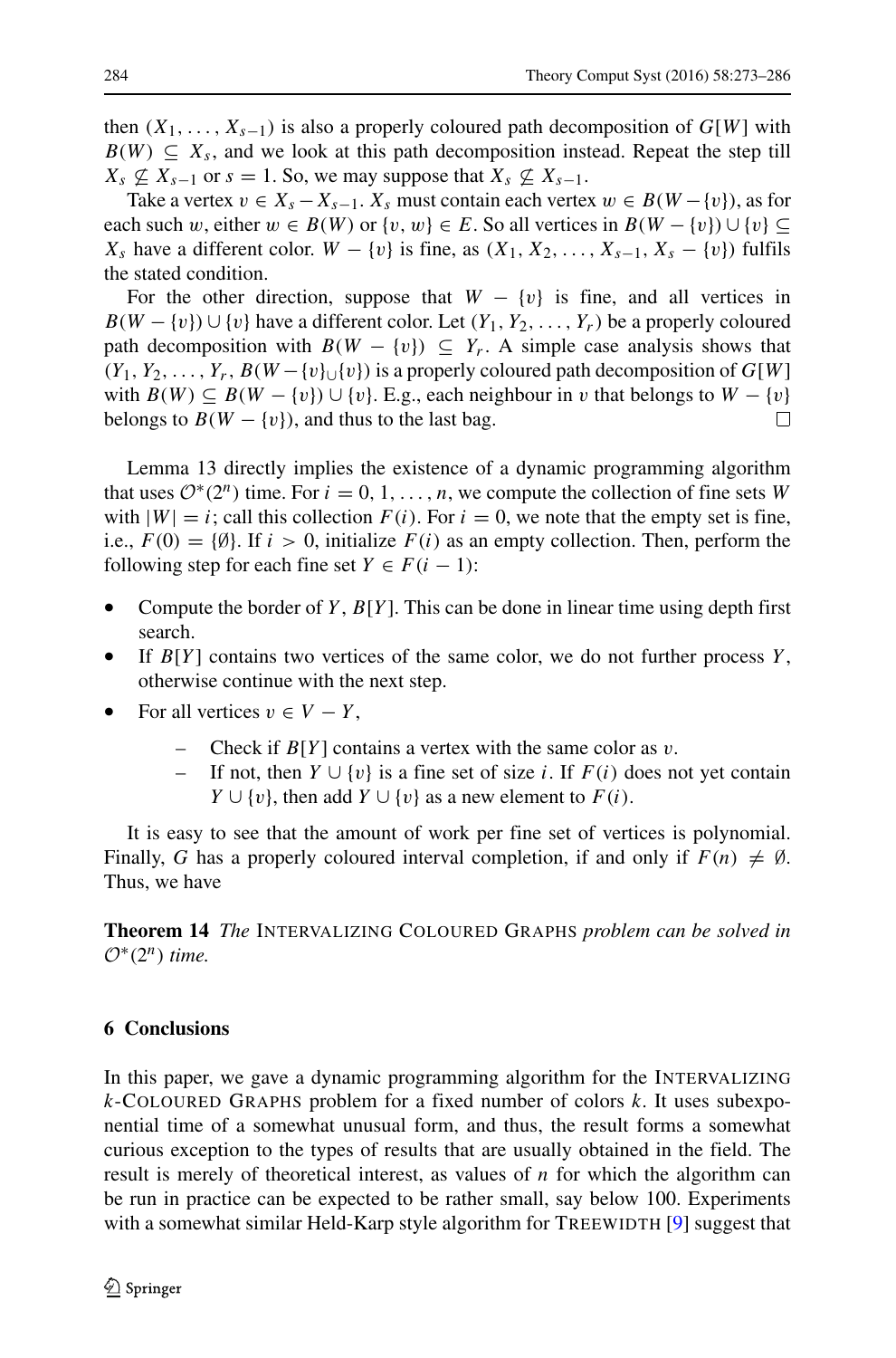our algorithm can also be practical for small values of *n*. In particular, it would be interesting to test a variant of the algorithm where the isomorphism test is applied heuristically, i.e., only on components that are very small, and with components, and with a usual graph isomorphism heuristic instead of the (complicated and probably only theoretically interesting) algorithms from [\[3,](#page-12-3) [15\]](#page-13-13).

The result with an arbitrary number of colors from Section [5](#page-10-0) follows more standard arguments; the algorithm is similar to Held-Karp style algorithms for several layout problems, see [\[8\]](#page-13-9).

A minor generalization of the result can be obtained when we consider a small  $(o(\log n))$  number of colors; in such cases the algorithm also uses subexponential time.

A generalization of the INTERVALIZING *k*-COLOURED GRAPHS problem is the INTERVAL GRAPH SANDWICH problem, in which we are given two graphs with *G* and *H* with the same vertex set, and ask whether there exists an interval graph *G* that is a subgraph of *H* and contains *G* as a subgraph. A well studied variant has the additional condition that  $G'$  has maximum clique size  $k$ . See e.g., [\[19,](#page-13-15) [22\]](#page-13-16). The ideas of our paper seem not to give results better than an algorithm that uses  $\Theta^*(2^n)$  time for this problem however, still assuming that *k* is fixed.

Other related problems are the version where we ask to find a properly coloured *proper interval graph*, which is polynomial for a fixed number of colors *k* [\[2\]](#page-12-4), and the problem to find a properly coloured *chordal graph*, which is also polynomial for a fixed number of colors [\[24\]](#page-13-17).

Very recently, Bodlaender and Nederlof [\[11\]](#page-13-18) obtained a lowerbound for the problem: assuming the Exponential Time Hypothesis, an algorithm for INTERVALIZING *k*-COLOURED GRAPHS uses at least  $2^{\Omega(n/\log n)}$  time, for each fixed number of colours at least six.

**Acknowledgments** We thank Jesper Nederlof for useful discussions.

**Open Access** This article is distributed under the terms of the Creative Commons Attribution License which permits any use, distribution, and reproduction in any medium, provided the original author(s) and the source are credited.

## **References**

- <span id="page-12-1"></span>1. Alvarex, C., Díaz, J., Serna, M.: The hardness of intervalizing four colored caterpillars. Discret. Math. **235**, 19–27 (2001)
- <span id="page-12-4"></span>2. Alvarex, C., Serna, M.: On the proper intervalization of colored caterpillar trees. Informatique ` Théorique et Applications  $43, 667-686$  (2010)
- <span id="page-12-3"></span>3. Bodlaender, H.L.: Polynomial algorithms for graph isomorphism and chromatic index on partial *k*trees. J. Algorithm. **11**, 631–643 (1990)
- <span id="page-12-2"></span>4. Bodlaender, H.L.: A linear time algorithm for finding tree-decompositions of small treewidth. SIAM J. Comput. **25**, 1305–1317 (1996)
- <span id="page-12-0"></span>5. Bodlaender, H.L., de Fluiter, B.: Intervalizing *k*-colored graphs. In: Fülöp, Z., Gécseg, F. (eds.) Proceedings of the 22nd International Colloquium on Automata, Languages and Programming, ICALP'95, Lecture Notes in Computer Science, vol. 944, pp. 87–98. Springer, Berlin Heidelberg New York (1995)